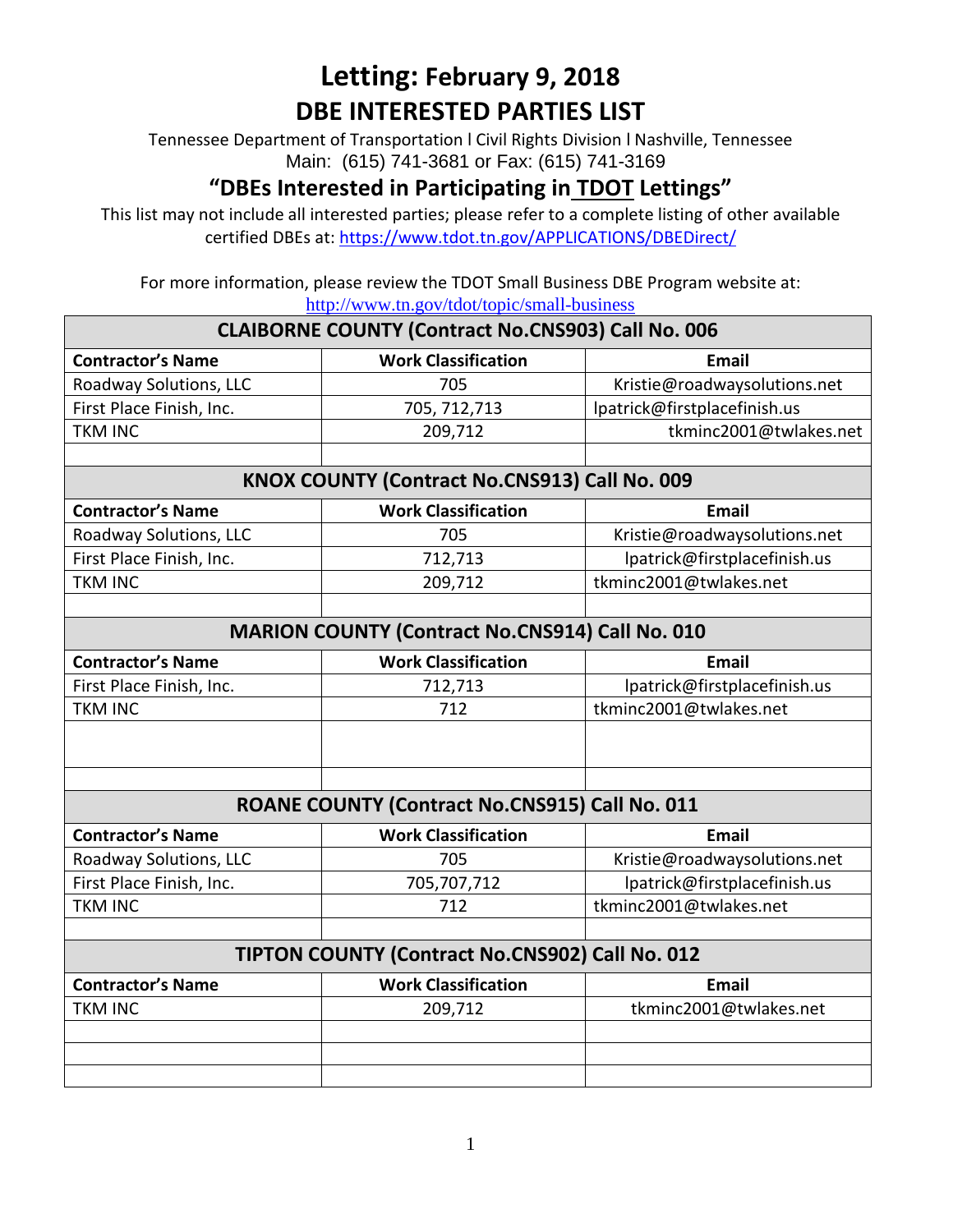Tennessee Department of Transportation l Civil Rights Division l Nashville, Tennessee Main: (615) 741-3681 or Fax: (615) 741-3169

### **"DBEs Interested in Participating in TDOT Lettings"**

This list may not include all interested parties; please refer to a complete listing of other available certified DBEs at:<https://www.tdot.tn.gov/APPLICATIONS/DBEDirect/>

| TIPTON COUNTY (Contract No.CNS901) Call No. 013              |                                                            |                              |
|--------------------------------------------------------------|------------------------------------------------------------|------------------------------|
| <b>Contractor's Name</b>                                     | <b>Work Classification</b>                                 | <b>Email</b>                 |
| <b>TKM INC</b>                                               | 712                                                        | tkminc2001@twlakes.net       |
|                                                              |                                                            |                              |
|                                                              |                                                            |                              |
|                                                              |                                                            |                              |
|                                                              | <b>WASHINGTON COUNTY (Contract No.CNS916) Call No. 014</b> |                              |
| <b>Contractor's Name</b>                                     | <b>Work Classification</b>                                 | <b>Email</b>                 |
| First Place Finish, Inc.                                     | 712,713                                                    | lpatrick@firstplacefinish.us |
| <b>TKM INC</b>                                               | 712                                                        | tkminc2001@twlakes.net       |
|                                                              |                                                            |                              |
|                                                              |                                                            |                              |
|                                                              | <b>WHITE COUNTY (Contract No.CNS904) Call No. 015</b>      |                              |
| <b>Contractor's Name</b>                                     | <b>Work Classification</b>                                 | <b>Email</b>                 |
| First Place Finish, Inc.                                     | 712,713                                                    | lpatrick@firstplacefinish.us |
| <b>TKM INC</b>                                               | 209,712                                                    | tkminc2001@twlakes.net       |
|                                                              |                                                            |                              |
|                                                              |                                                            |                              |
| ANDERSON AND KNOX COUNTIES (Contract No.CNS068) Call No. 019 |                                                            |                              |
| <b>Contractor's Name</b>                                     | <b>Work Classification</b>                                 | <b>Email</b>                 |
| Roadway Solutions, LLC                                       | 705                                                        | Kristie@roadwaysolutions.net |
| First Place Finish, Inc.                                     | 712                                                        | lpatrick@firstplacefinish.us |
| <b>TKM INC</b>                                               | 712                                                        | tkminc2001@twlakes.net       |
|                                                              |                                                            |                              |
| BEDFORD COUNTY (Contract No.CNS046) Call No. 020             |                                                            |                              |
| <b>Contractor's Name</b>                                     | <b>Work Classification</b>                                 | <b>Email</b>                 |
| <b>TKM INC</b>                                               | 712                                                        | tkminc2001@twlakes.net       |
|                                                              |                                                            |                              |
|                                                              |                                                            |                              |
|                                                              |                                                            |                              |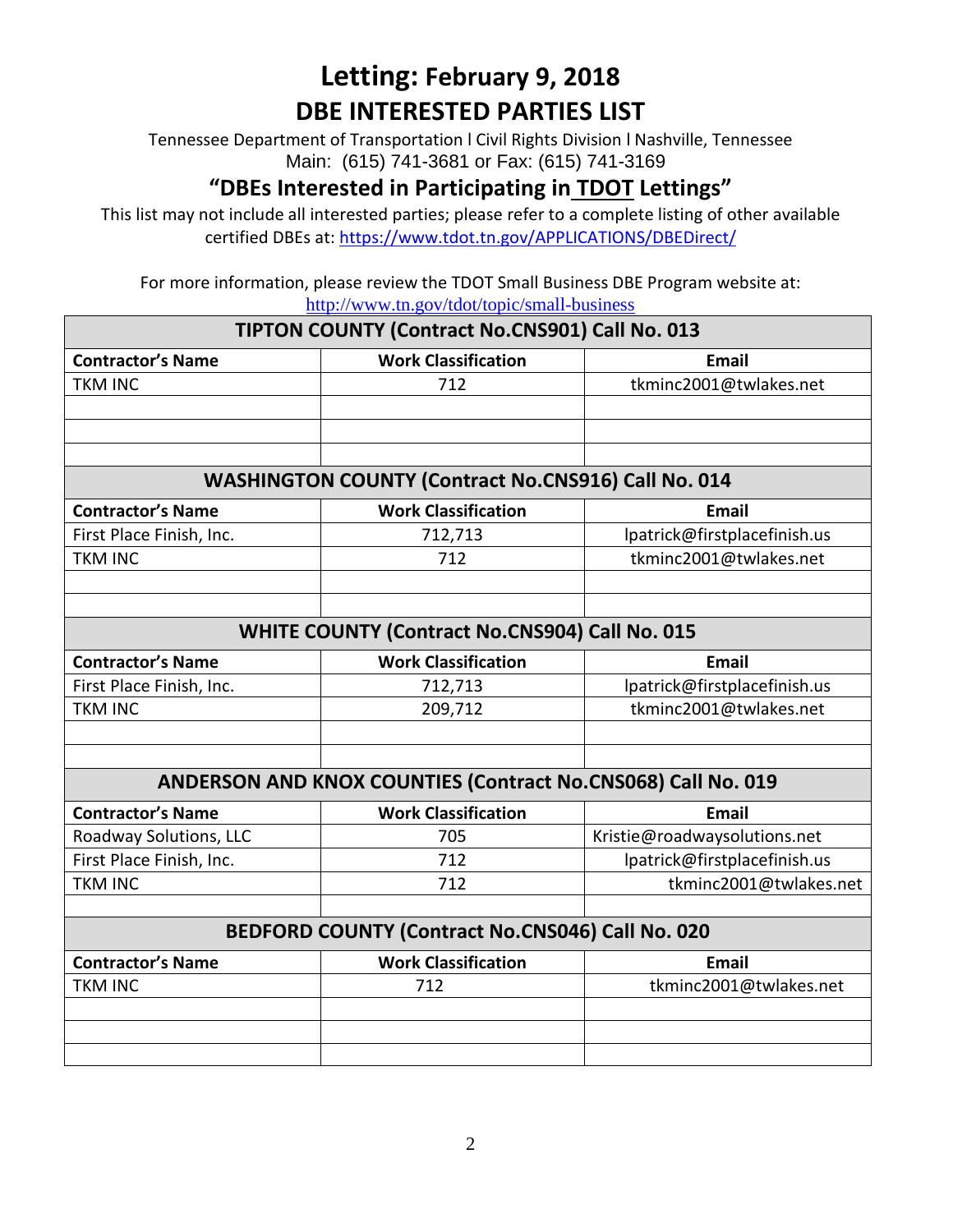Tennessee Department of Transportation l Civil Rights Division l Nashville, Tennessee Main: (615) 741-3681 or Fax: (615) 741-3169

#### **"DBEs Interested in Participating in TDOT Lettings"**

This list may not include all interested parties; please refer to a complete listing of other available certified DBEs at:<https://www.tdot.tn.gov/APPLICATIONS/DBEDirect/>

| BENTON COUNTY (Contract No.CNS026) Call No. 024                  |                                                                   |                              |
|------------------------------------------------------------------|-------------------------------------------------------------------|------------------------------|
| <b>Contractor's Name</b>                                         | <b>Work Classification</b>                                        | <b>Email</b>                 |
| <b>TKM INC</b>                                                   | 712                                                               | tkminc2001@twlakes.net       |
|                                                                  |                                                                   |                              |
|                                                                  |                                                                   |                              |
|                                                                  |                                                                   |                              |
|                                                                  | <b>BLEDSOE COUNTY (Contract No.CNS016) Call No. 026</b>           |                              |
| <b>Contractor's Name</b>                                         | <b>Work Classification</b>                                        | Email                        |
| First Place Finish, Inc.                                         | 411, 705, 712                                                     | lpatrick@firstplacefinish.us |
| <b>TKM INC</b>                                                   | 712                                                               | tkminc2001@twlakes.net       |
|                                                                  |                                                                   |                              |
|                                                                  |                                                                   |                              |
|                                                                  | BLEDSOE, BRADLEY& etc. COUNTIES (Contract No.CNS023) Call No. 027 |                              |
| <b>Contractor's Name</b>                                         | <b>Work Classification</b>                                        | Email                        |
| First Place Finish, Inc.                                         | 411, 712, 717                                                     | lpatrick@firstplacefinish.us |
|                                                                  |                                                                   |                              |
|                                                                  |                                                                   |                              |
|                                                                  |                                                                   |                              |
| BLEDSOE AND VAN BUREN COUNTIES (Contract No.CNS017) Call No. 030 |                                                                   |                              |
| <b>Contractor's Name</b>                                         | <b>Work Classification</b>                                        | <b>Email</b>                 |
| First Place Finish, Inc.                                         | 712,713                                                           | lpatrick@firstplacefinish.us |
| <b>TKM INC</b>                                                   | 712                                                               | tkminc2001@twlakes.net       |
|                                                                  |                                                                   |                              |
|                                                                  |                                                                   |                              |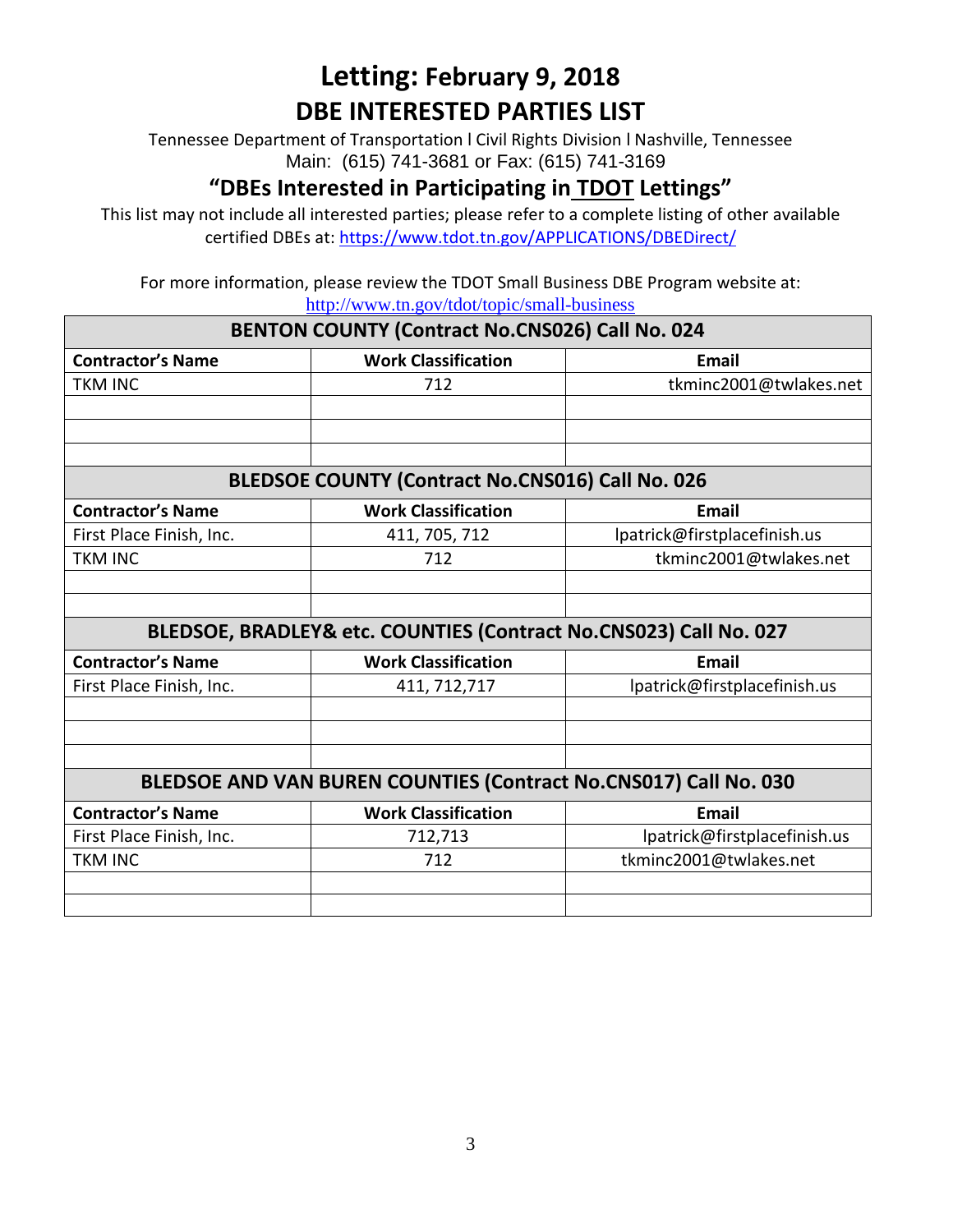Tennessee Department of Transportation l Civil Rights Division l Nashville, Tennessee Main: (615) 741-3681 or Fax: (615) 741-3169

### **"DBEs Interested in Participating in TDOT Lettings"**

This list may not include all interested parties; please refer to a complete listing of other available certified DBEs at:<https://www.tdot.tn.gov/APPLICATIONS/DBEDirect/>

|                                                           | <u>http://www.th.gov/tuot/topic/sinan-business</u>                      |                              |  |
|-----------------------------------------------------------|-------------------------------------------------------------------------|------------------------------|--|
| <b>BRADLEY COUNTY (Contract No.CNS052) Call No. 031</b>   |                                                                         |                              |  |
| <b>Contractor's Name</b>                                  | <b>Work Classification</b>                                              | <b>Email</b>                 |  |
| First Pace Finish, Inc.                                   | 705, 713                                                                | lpatrick@firstplacefinish.us |  |
| <b>TKM INC</b>                                            | 712                                                                     | tkminc2001@twlakes.net       |  |
|                                                           |                                                                         |                              |  |
|                                                           |                                                                         |                              |  |
|                                                           | <b>CARTER AND WASHINGTON COUNTIES (Contract No.CNS078) Call No. 033</b> |                              |  |
| <b>Contractor's Name</b>                                  | <b>Work Classification</b>                                              | <b>Email</b>                 |  |
| First Place Finish, Inc.                                  | 712                                                                     | lpatrick@firstplacefinish.us |  |
| <b>TKM INC</b>                                            | 712                                                                     | tkminc2001@twlakes.net       |  |
|                                                           |                                                                         |                              |  |
|                                                           |                                                                         |                              |  |
| <b>CHESTER COUNTY (Contract No.CNS027) Call No. 035</b>   |                                                                         |                              |  |
| <b>Contractor's Name</b>                                  | <b>Work Classification</b>                                              | <b>Email</b>                 |  |
| <b>TKM INC</b>                                            | 712                                                                     | tkminc2001@twlakes.net       |  |
|                                                           |                                                                         |                              |  |
|                                                           |                                                                         |                              |  |
|                                                           |                                                                         |                              |  |
| <b>CLAIBORNE COUNTY (Contract No.CNS072) Call No. 038</b> |                                                                         |                              |  |
| <b>Contractor's Name</b>                                  | <b>Work Classification</b>                                              | <b>Email</b>                 |  |
| Roadway Solutions, LLC                                    | 705                                                                     | Kristie@roadwaysolutions.net |  |
| First Place Finish, Inc.                                  | 712                                                                     | lpatrick@firstplacefinish.us |  |
|                                                           |                                                                         |                              |  |
|                                                           |                                                                         |                              |  |
|                                                           | <b>CLAIBORNE COUNTY (Contract No.CNS073) Call No. 039</b>               |                              |  |
| <b>Contractor's Name</b>                                  | <b>Work Classification</b>                                              | <b>Email</b>                 |  |
| First Place Finish, Inc.                                  | 712                                                                     | lpatrick@firstplacefinish.us |  |
| <b>TKM INC</b>                                            | 712                                                                     | tkminc2001@twlakes.net       |  |
|                                                           |                                                                         |                              |  |
|                                                           |                                                                         |                              |  |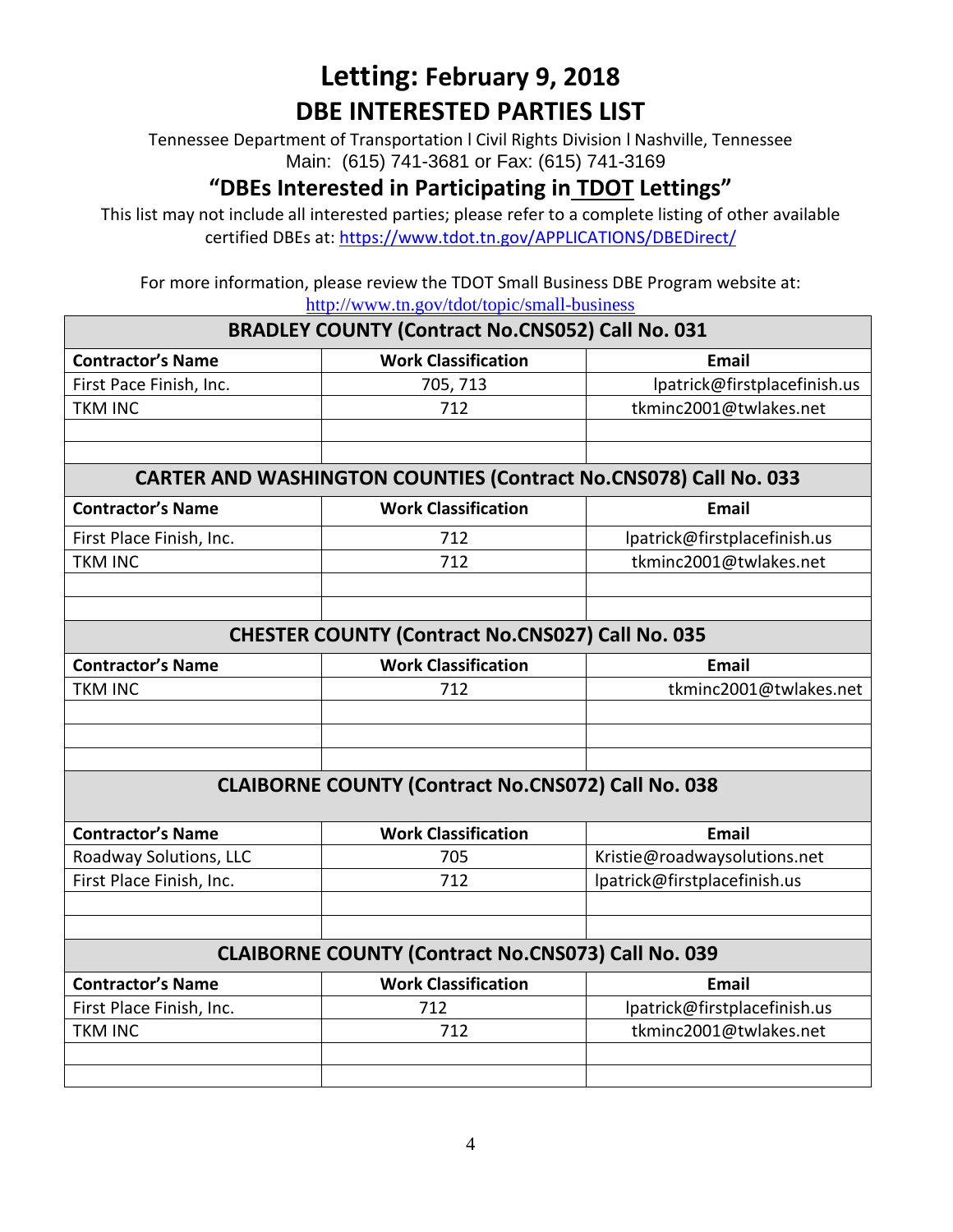Tennessee Department of Transportation l Civil Rights Division l Nashville, Tennessee Main: (615) 741-3681 or Fax: (615) 741-3169

### **"DBEs Interested in Participating in TDOT Lettings"**

This list may not include all interested parties; please refer to a complete listing of other available certified DBEs at:<https://www.tdot.tn.gov/APPLICATIONS/DBEDirect/>

| <b>CUMBERLAND COUNTY (Contract No.CNS018) Call No. 040</b> |                                                                       |                              |  |
|------------------------------------------------------------|-----------------------------------------------------------------------|------------------------------|--|
| <b>Contractor's Name</b>                                   | <b>Work Classification</b>                                            | <b>Email</b>                 |  |
| First Place Finish, Inc.                                   | 712, 713                                                              | lpatrick@firstplacefinish.us |  |
| <b>TKM INC</b>                                             | 712                                                                   | tkminc2001@twlakes.net       |  |
|                                                            |                                                                       |                              |  |
|                                                            |                                                                       |                              |  |
|                                                            | <b>CUMBERLAND AND RHEA COUNTIES (Contract No.CNS019) Call No. 041</b> |                              |  |
| <b>Contractor's Name</b>                                   | <b>Work Classification</b>                                            | <b>Email</b>                 |  |
| Roadway Solutions, LLC                                     | 705                                                                   | Kristie@roadwaysolutions.net |  |
| <b>TKM INC</b>                                             | 712                                                                   | tkminc2001@twlakes.net       |  |
|                                                            |                                                                       |                              |  |
|                                                            |                                                                       |                              |  |
|                                                            | DAVIDSON COUNTY (Contract No.CNS036) Call No. 042                     |                              |  |
| <b>Contractor's Name</b>                                   | <b>Work Classification</b>                                            | <b>Email</b>                 |  |
| Pantegon LLC                                               | 712 (Flagging)                                                        | adavis@pantegon.com          |  |
| <b>TKM INC</b>                                             | 712                                                                   | tkminc2001@twlakes.net       |  |
|                                                            |                                                                       |                              |  |
|                                                            |                                                                       |                              |  |
|                                                            | DAVIDSON AND SUMNER COUNTIES (Contract No.CNS041) Call No. 043        |                              |  |
| <b>TKM INC</b>                                             | 712                                                                   | tkminc2001@twlakes.net       |  |
|                                                            |                                                                       |                              |  |
|                                                            |                                                                       |                              |  |
|                                                            |                                                                       |                              |  |
|                                                            | <b>DEKALB COUNTY (Contract No.CNS024) Call No. 045</b>                |                              |  |
| <b>Contractor's Name</b>                                   | <b>Work Classification</b>                                            | <b>Email</b>                 |  |
| Pantegon LLC                                               | 712 (Flagging)                                                        | adavis@pantegon.com          |  |
| First Place Finish, Inc.                                   | 712,713                                                               | lpatrick@firstplacefinish.us |  |
| <b>TKM INC</b>                                             | 712                                                                   | tkminc2001@twlakes.net       |  |
|                                                            |                                                                       |                              |  |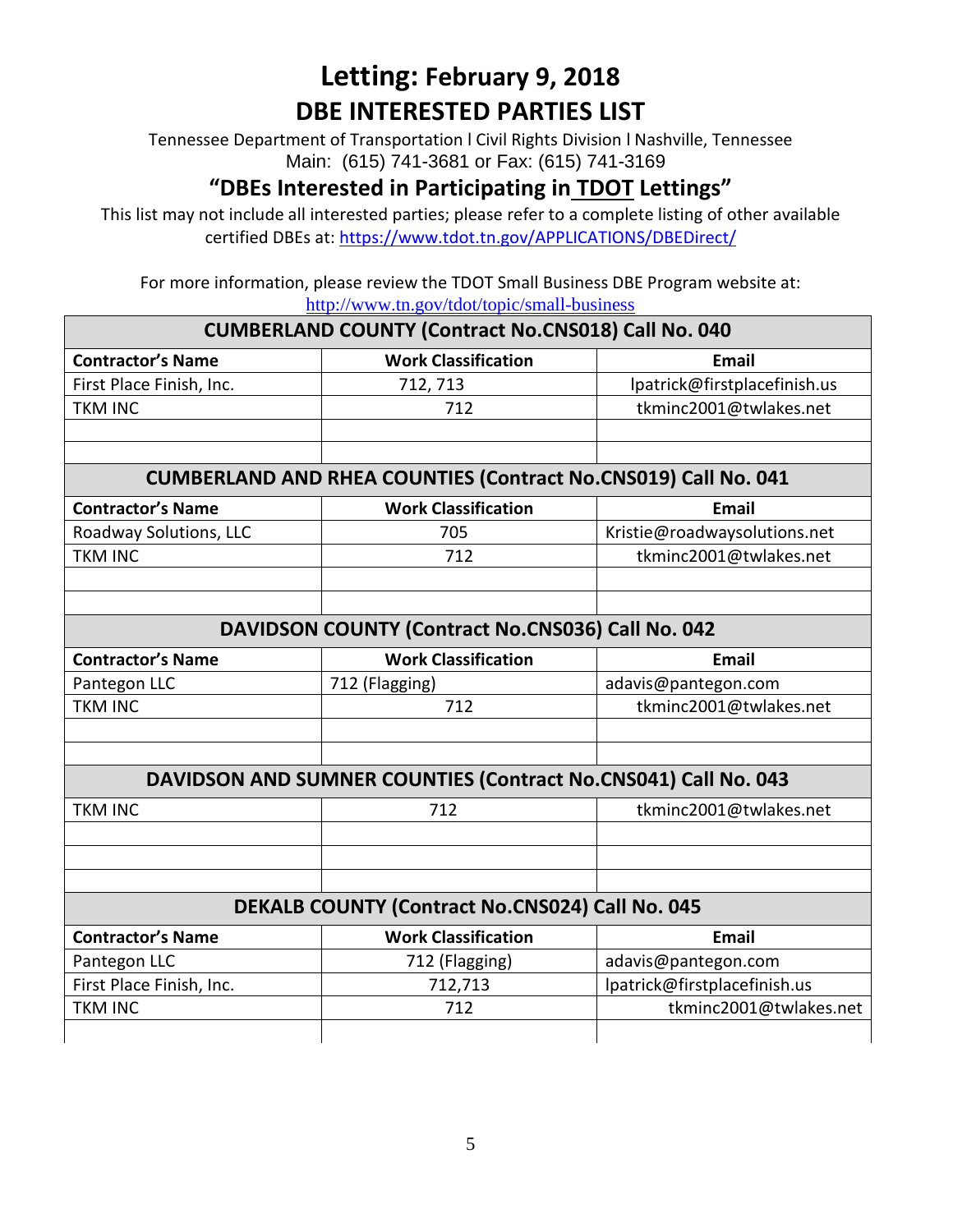Tennessee Department of Transportation l Civil Rights Division l Nashville, Tennessee Main: (615) 741-3681 or Fax: (615) 741-3169

### **"DBEs Interested in Participating in TDOT Lettings"**

This list may not include all interested parties; please refer to a complete listing of other available certified DBEs at:<https://www.tdot.tn.gov/APPLICATIONS/DBEDirect/>

| GILES COUNTY (Contract No.CNS039) Call No. 047         |                                                          |                              |  |
|--------------------------------------------------------|----------------------------------------------------------|------------------------------|--|
| <b>Contractor's Name</b>                               | <b>Work Classification</b>                               | <b>Email</b>                 |  |
| <b>TKM INC</b>                                         | 712                                                      | tkminc2001@twlakes.net       |  |
|                                                        |                                                          |                              |  |
|                                                        |                                                          |                              |  |
|                                                        |                                                          |                              |  |
|                                                        | <b>GREENE COUNTY (Contract No.CNS066) Call No. 048</b>   |                              |  |
| <b>Contractor's Name</b>                               | <b>Work Classification</b>                               | <b>Email</b>                 |  |
| Roadway Solutions, LLC                                 | 705                                                      | Kristie@roadwaysolutions.net |  |
| First Place Finish, Inc.                               | 712, 713                                                 | lpatrick@firstplacefinish.us |  |
| <b>TKM INC</b>                                         | 712                                                      | tkminc2001@twlakes.net       |  |
|                                                        |                                                          |                              |  |
| <b>GREENE COUNTY (Contract No.CNS077) Call No. 049</b> |                                                          |                              |  |
| <b>Contractor's Name</b>                               | <b>Work Classification</b>                               | <b>Email</b>                 |  |
| First Place Finish, Inc.                               | 712, 713                                                 | lpatrick@firstplacefinish.us |  |
| <b>TKM INC</b>                                         | 712                                                      | tkminc2001@twlakes.net       |  |
|                                                        |                                                          |                              |  |
|                                                        |                                                          |                              |  |
| <b>GRUNDY COUNTY (Contract No.CNS079) Call No. 050</b> |                                                          |                              |  |
| <b>Contractor's Name</b>                               | <b>Work Classification</b>                               | <b>Email</b>                 |  |
| First Place Finish, Inc.                               | 712                                                      | lpatrick@firstplacefinish.us |  |
| <b>TKM INC</b>                                         | 712                                                      | tkminc2001@twlakes.net       |  |
|                                                        |                                                          |                              |  |
|                                                        |                                                          |                              |  |
|                                                        | <b>HAMILTON COUNTY (Contract No.CNS020) Call No. 051</b> |                              |  |
| <b>Contractor's Name</b>                               | <b>Work Classification</b>                               | <b>Email</b>                 |  |
| Roadway Solutions, LLC                                 | 705                                                      | Kristie@roadwaysolutions.net |  |
| First Place Finish, Inc.                               | 712, 713                                                 | lpatrick@firstplacefinish.us |  |
| <b>TKM INC</b>                                         | 712                                                      | tkminc2001@twlakes.net       |  |
|                                                        |                                                          |                              |  |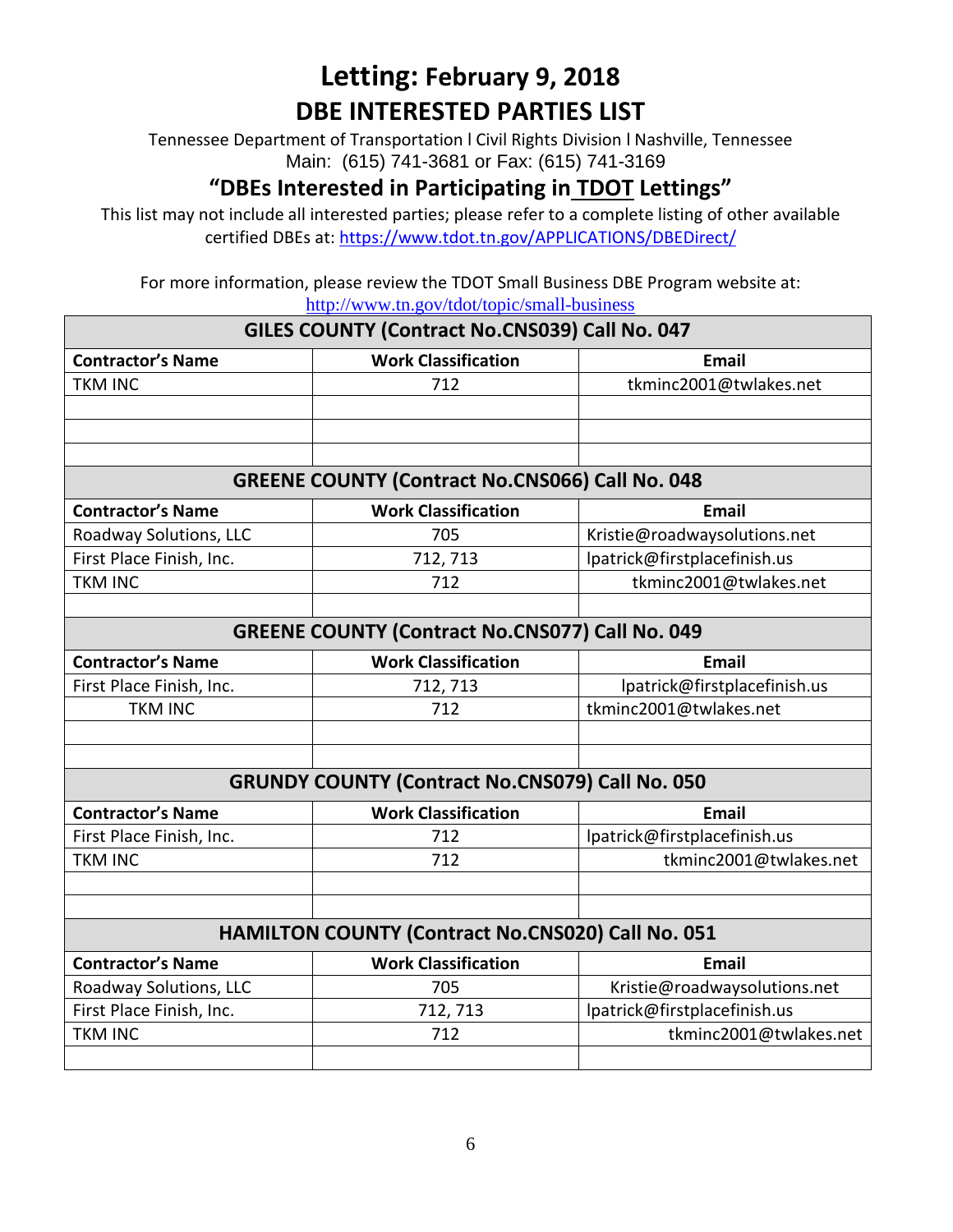Tennessee Department of Transportation l Civil Rights Division l Nashville, Tennessee Main: (615) 741-3681 or Fax: (615) 741-3169

### **"DBEs Interested in Participating in TDOT Lettings"**

This list may not include all interested parties; please refer to a complete listing of other available certified DBEs at:<https://www.tdot.tn.gov/APPLICATIONS/DBEDirect/>

| HAMILTON COUNTY (Contract No.CNS025) Call No. 052         |                                                          |                              |  |
|-----------------------------------------------------------|----------------------------------------------------------|------------------------------|--|
| <b>Contractor's Name</b>                                  | <b>Work Classification</b>                               | <b>Email</b>                 |  |
| First Place Finish, Inc.                                  | 712, 713                                                 | lpatrick@firstplacefinish.us |  |
| <b>TKM INC</b>                                            | 209,712                                                  | tkminc2001@twlakes.net       |  |
|                                                           |                                                          |                              |  |
| HARDEMAN COUNTY (Contract No.CNS063) Call No. 053         |                                                          |                              |  |
| <b>Contractor's Name</b>                                  | <b>Work Classification</b>                               | <b>Email</b>                 |  |
| <b>TKM INC</b>                                            | 712                                                      | tkminc2001@twlakes.net       |  |
|                                                           |                                                          |                              |  |
|                                                           |                                                          |                              |  |
|                                                           |                                                          |                              |  |
|                                                           | <b>HARDEMAN COUNTY (Contract No.CNS076) Call No. 054</b> |                              |  |
| <b>Contractor's Name</b>                                  | <b>Work Classification</b>                               | <b>Email</b>                 |  |
| <b>TKM INC</b>                                            | 209,712                                                  | tkminc2001@twlakes.net       |  |
|                                                           |                                                          |                              |  |
|                                                           |                                                          |                              |  |
|                                                           |                                                          |                              |  |
| <b>HENDERSON COUNTY (Contract No.CNS069) Call No. 055</b> |                                                          |                              |  |
| <b>Contractor's Name</b>                                  | <b>Work Classification</b>                               | <b>Email</b>                 |  |
| <b>TKM INC</b>                                            | 712                                                      | tkminc2001@twlakes.net       |  |
|                                                           |                                                          |                              |  |
|                                                           |                                                          |                              |  |
|                                                           |                                                          |                              |  |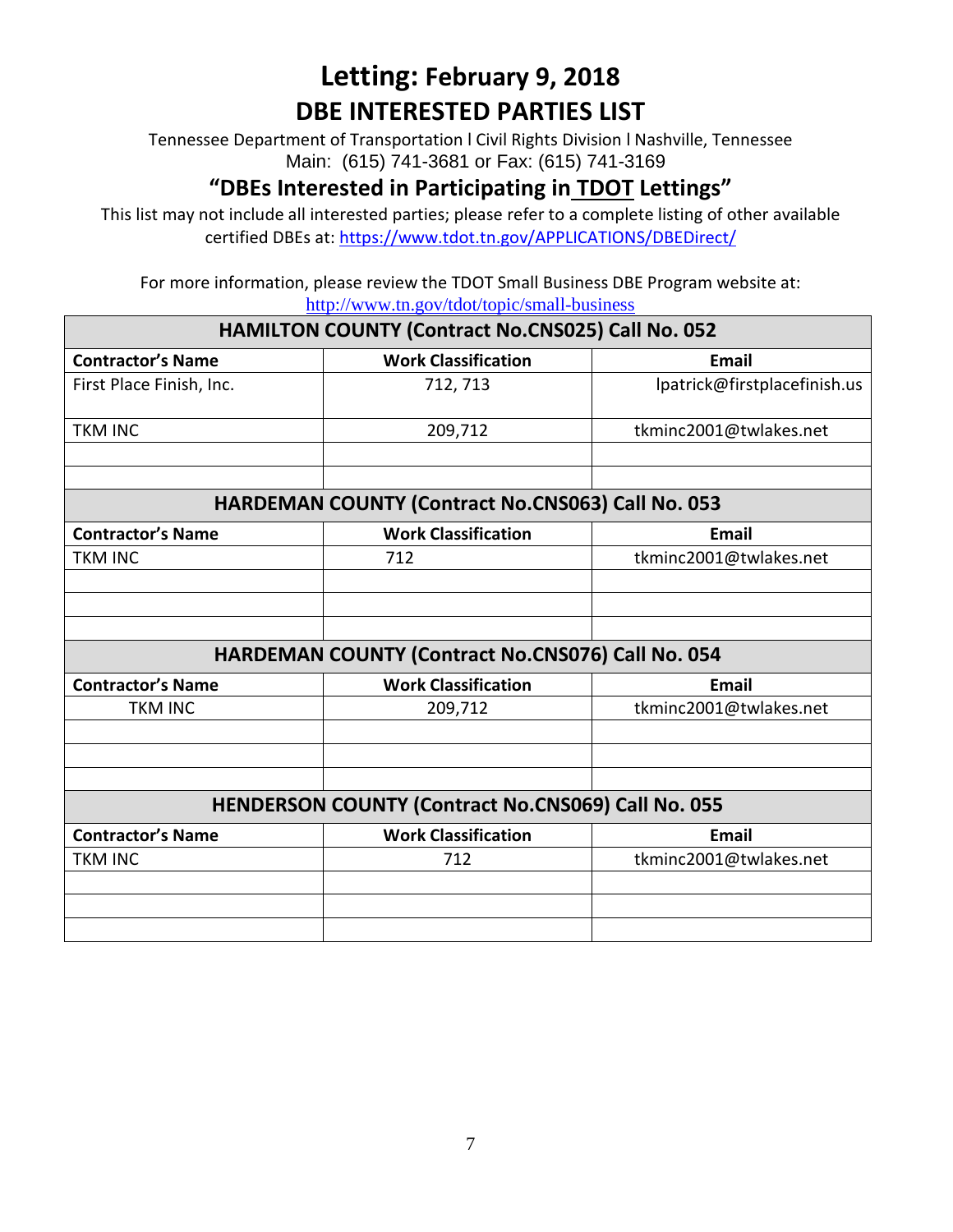Tennessee Department of Transportation l Civil Rights Division l Nashville, Tennessee Main: (615) 741-3681 or Fax: (615) 741-3169

#### **"DBEs Interested in Participating in TDOT Lettings"**

This list may not include all interested parties; please refer to a complete listing of other available certified DBEs at:<https://www.tdot.tn.gov/APPLICATIONS/DBEDirect/>

| HICKMAN COUNTY (Contract No.CNS042) Call No. Call No. 056 |                                                              |                              |  |
|-----------------------------------------------------------|--------------------------------------------------------------|------------------------------|--|
| <b>Contractor's Name</b>                                  | <b>Work Classification</b>                                   | Email                        |  |
| <b>TKM INC</b>                                            | 712                                                          | tkminc2001@twlakes.net       |  |
|                                                           |                                                              |                              |  |
|                                                           |                                                              |                              |  |
|                                                           |                                                              |                              |  |
|                                                           | <b>HOUSTON COUNTY (Contract No.CNS043) Call No. 057</b>      |                              |  |
| <b>Contractor's Name</b>                                  | <b>Work Classification</b>                                   | <b>Email</b>                 |  |
| <b>TKM INC</b>                                            | 712                                                          | tkminc2001@twlakes.net       |  |
|                                                           |                                                              |                              |  |
|                                                           |                                                              |                              |  |
|                                                           |                                                              |                              |  |
|                                                           | LOUDON AND MONROE COUNTIES (Contract No.CNS065) Call No. 060 |                              |  |
| <b>Contractor's Name</b>                                  | <b>Work Classification</b>                                   | <b>Email</b>                 |  |
| First Place Finish, Inc.                                  | 712, 714                                                     | lpatrick@firstplacefinish.us |  |
| <b>TKM INC</b>                                            | 712                                                          | tkminc2001@twlakes.net       |  |
|                                                           |                                                              |                              |  |
|                                                           |                                                              |                              |  |
|                                                           | <b>MARSHALL COUNTY (Contract No.CNS037) Call No. 061</b>     |                              |  |
| <b>Contractor's Name</b>                                  | <b>Work Classification</b>                                   | <b>Email</b>                 |  |
| <b>TKM INC</b>                                            | 712                                                          | tkminc2001@twlakes.net       |  |
|                                                           |                                                              |                              |  |
|                                                           |                                                              |                              |  |
|                                                           |                                                              |                              |  |
| <b>MAURY COUNTY (Contract No.CNS033) Call No. 062</b>     |                                                              |                              |  |
| <b>Contractor's Name</b>                                  | <b>Work Classification</b>                                   | Email                        |  |
| Pantegon LLC                                              | 712 (Flagging)                                               | adavis@pantegon.com          |  |
| First Place Finish, Inc.                                  | 712                                                          | lpatrick@firstplacefinish.us |  |
|                                                           |                                                              |                              |  |
|                                                           |                                                              |                              |  |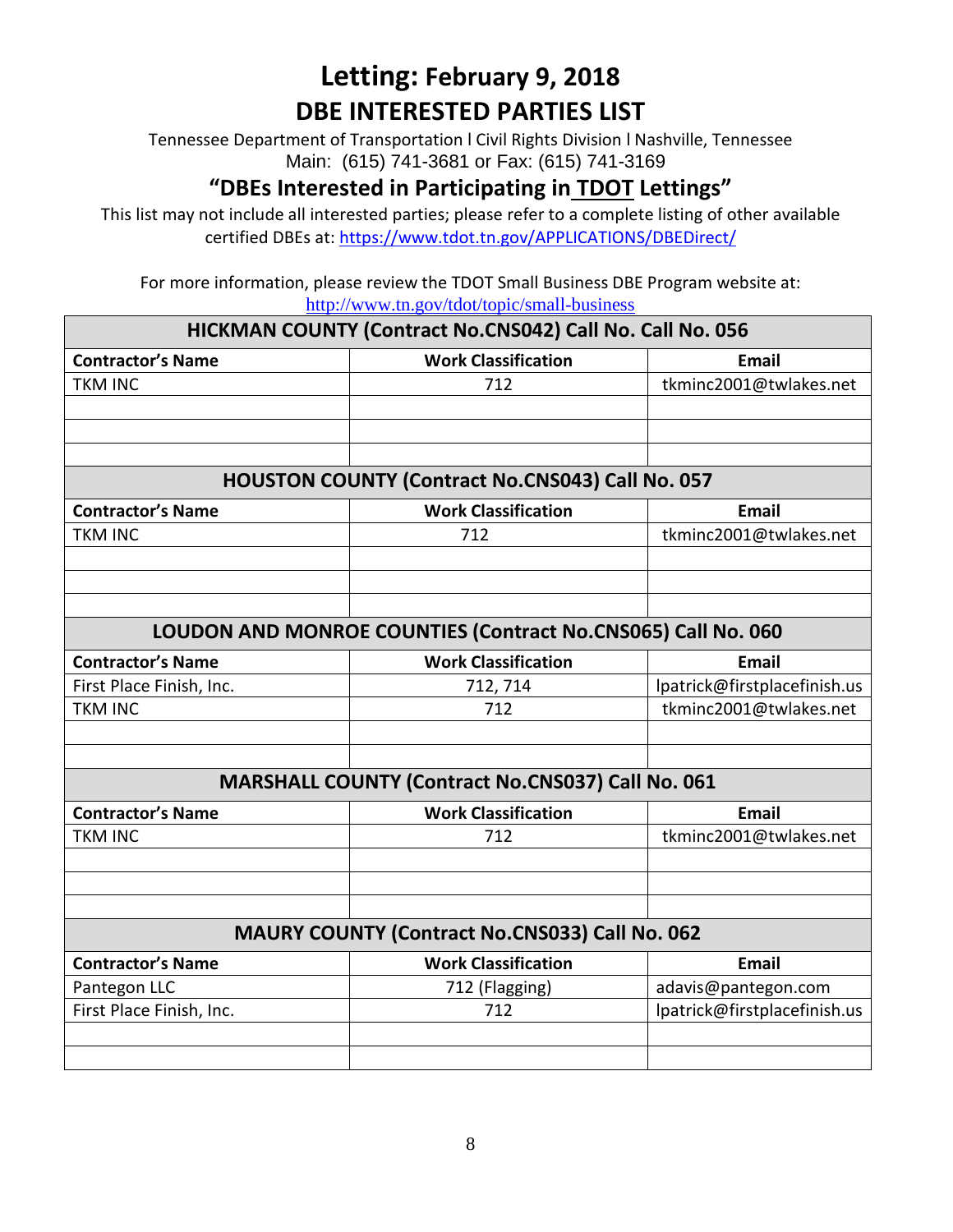Tennessee Department of Transportation l Civil Rights Division l Nashville, Tennessee Main: (615) 741-3681 or Fax: (615) 741-3169

### **"DBEs Interested in Participating in TDOT Lettings"**

This list may not include all interested parties; please refer to a complete listing of other available certified DBEs at:<https://www.tdot.tn.gov/APPLICATIONS/DBEDirect/>

|                                                        | <u>http://www.th.gov/tdot/topic/sinan-business</u>                 |                              |  |
|--------------------------------------------------------|--------------------------------------------------------------------|------------------------------|--|
| <b>MCMINN COUNTY (Contract No.CNS056) Call No. 064</b> |                                                                    |                              |  |
| <b>Contractor's Name</b>                               | <b>Work Classification</b>                                         | <b>Email</b>                 |  |
| Roadway Solutions, LLC                                 | 705                                                                | Kristie@roadwaysolutions.net |  |
| First Place Finish, Inc                                | 712, 713                                                           | lpatrick@firstplacefinish.us |  |
| <b>TKM INC</b>                                         | 712                                                                | tkminc2001@twlakes.net       |  |
|                                                        |                                                                    |                              |  |
|                                                        | MONTGOMERY COUNTY (Contract No.CNS040) Call No. 066                |                              |  |
| <b>Contractor's Name</b>                               | <b>Work Classification</b>                                         | <b>Email</b>                 |  |
| <b>TKM INC</b>                                         | 712                                                                | tkminc2001@twlakes.net       |  |
|                                                        |                                                                    |                              |  |
|                                                        |                                                                    |                              |  |
|                                                        |                                                                    |                              |  |
|                                                        | <b>MORGAN AND ROANE COUNTIES (Contract No.CNS075) Call No. 067</b> |                              |  |
| <b>Contractor's Name</b>                               | <b>Work Classification</b>                                         | <b>Email</b>                 |  |
| First Place Finish, Inc.                               | 712, 713                                                           | lpatrick@firstplacefinish.us |  |
| <b>TKM INC</b>                                         | 712                                                                | tkminc2001@twlakes.net       |  |
|                                                        |                                                                    |                              |  |
|                                                        |                                                                    |                              |  |
|                                                        | <b>OBION COUNTY (Contract No.CNS082) Call No. 068</b>              |                              |  |
| <b>Contractor's Name</b>                               | <b>Work Classification</b>                                         | <b>Email</b>                 |  |
| <b>TKM INC</b>                                         | 712                                                                | tkminc2001@twlakes.net       |  |
|                                                        |                                                                    |                              |  |
|                                                        |                                                                    |                              |  |
|                                                        |                                                                    |                              |  |
|                                                        | PERRY COUNTY (Contract No.CNS044) Call No. 069                     |                              |  |
| <b>Contractor's Name</b>                               | <b>Work Classification</b>                                         | <b>Email</b>                 |  |
| <b>TKM INC</b>                                         | 712                                                                | tkminc2001@twlakes.net       |  |
|                                                        |                                                                    |                              |  |
|                                                        |                                                                    |                              |  |
|                                                        |                                                                    |                              |  |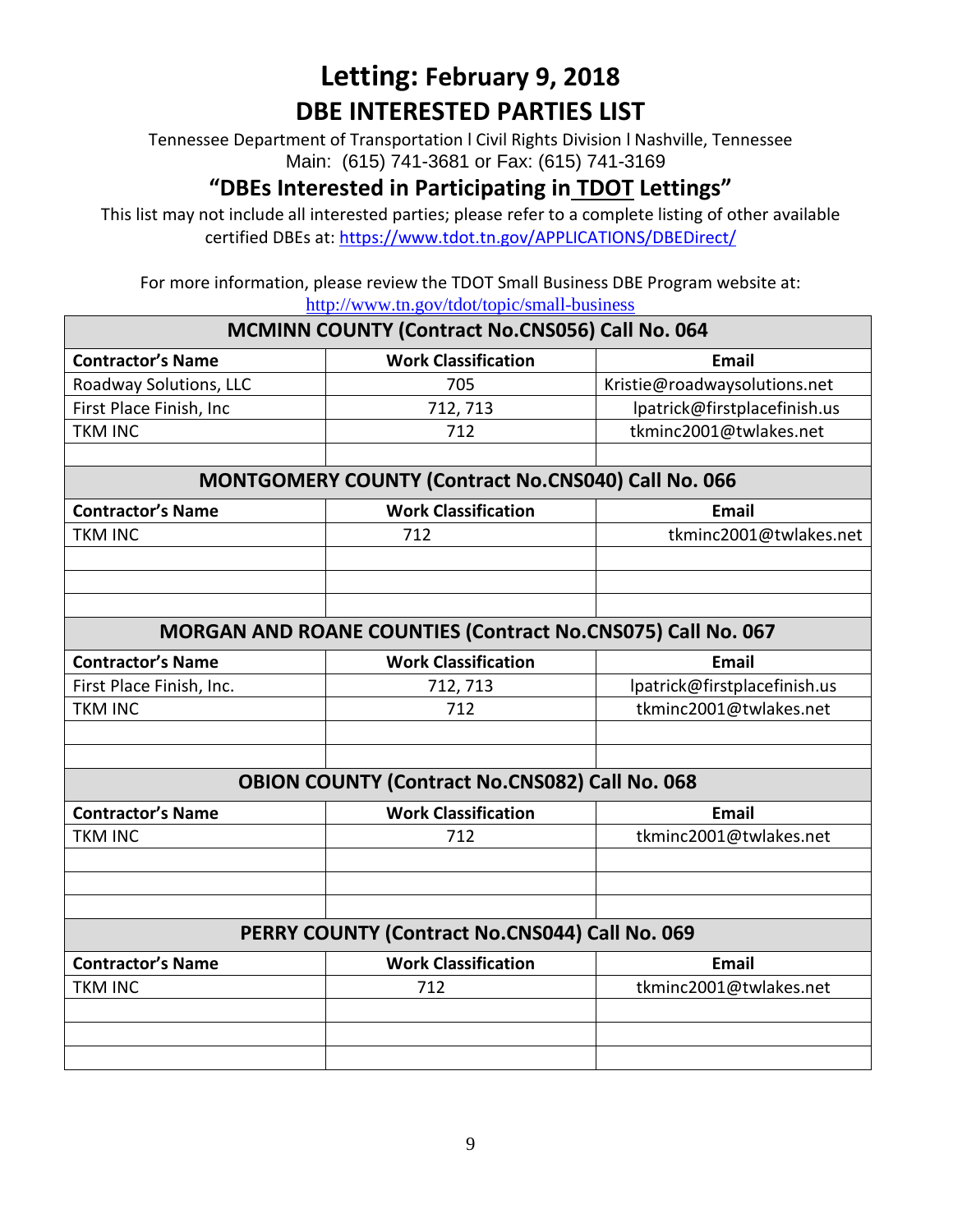Tennessee Department of Transportation l Civil Rights Division l Nashville, Tennessee Main: (615) 741-3681 or Fax: (615) 741-3169

#### **"DBEs Interested in Participating in TDOT Lettings"**

This list may not include all interested parties; please refer to a complete listing of other available certified DBEs at:<https://www.tdot.tn.gov/APPLICATIONS/DBEDirect/>

| PICKETT COUNTY (Contract No.CNS051) Call No. 070 |                                                     |                              |
|--------------------------------------------------|-----------------------------------------------------|------------------------------|
| <b>Contractor's Name</b>                         | <b>Work Classification</b>                          | <b>Email</b>                 |
| <b>TKM INC</b>                                   | 712                                                 | tkminc2001@twlakes.net       |
|                                                  |                                                     |                              |
|                                                  |                                                     |                              |
|                                                  |                                                     |                              |
|                                                  | POLK COUNTY (Contract No.CNS021) Call No. 071       |                              |
| <b>Contractor's Name</b>                         | <b>Work Classification</b>                          | <b>Email</b>                 |
| <b>TKM INC</b>                                   | 712                                                 | tkminc2001@twlakes.net       |
|                                                  |                                                     |                              |
|                                                  |                                                     |                              |
|                                                  |                                                     |                              |
|                                                  | PUTNAM COUNTY (Contract No.CNS022) Call No. 072     |                              |
| <b>Contractor's Name</b>                         | <b>Work Classification</b>                          | <b>Email</b>                 |
| Pantegon LLC                                     | 712 (Flagging)                                      | adavis@pantegon.com          |
| First Place Finish, Inc.                         | 712                                                 | lpatrick@firstplacefinish.us |
|                                                  |                                                     |                              |
|                                                  |                                                     |                              |
|                                                  |                                                     |                              |
|                                                  | ROBERTSON COUNTY (Contract No.CNS034) Call No. 073  |                              |
| <b>Contractor's Name</b>                         | <b>Work Classification</b>                          | <b>Email</b>                 |
| Pantegon LLC                                     | 712 (Flagging)                                      | adavis@pantegon.com          |
| <b>TKM INC</b>                                   | 712                                                 | tkminc2001@twlakes.net       |
|                                                  |                                                     |                              |
|                                                  |                                                     |                              |
|                                                  | RUTHERFORD COUNTY (Contract No.CNS058) Call No. 074 |                              |
| <b>Contractor's Name</b>                         | <b>Work Classification</b>                          | <b>Email</b>                 |
| <b>TKM INC</b>                                   | 712                                                 | tkminc2001@twlakes.net       |
|                                                  |                                                     |                              |
|                                                  |                                                     |                              |
|                                                  |                                                     |                              |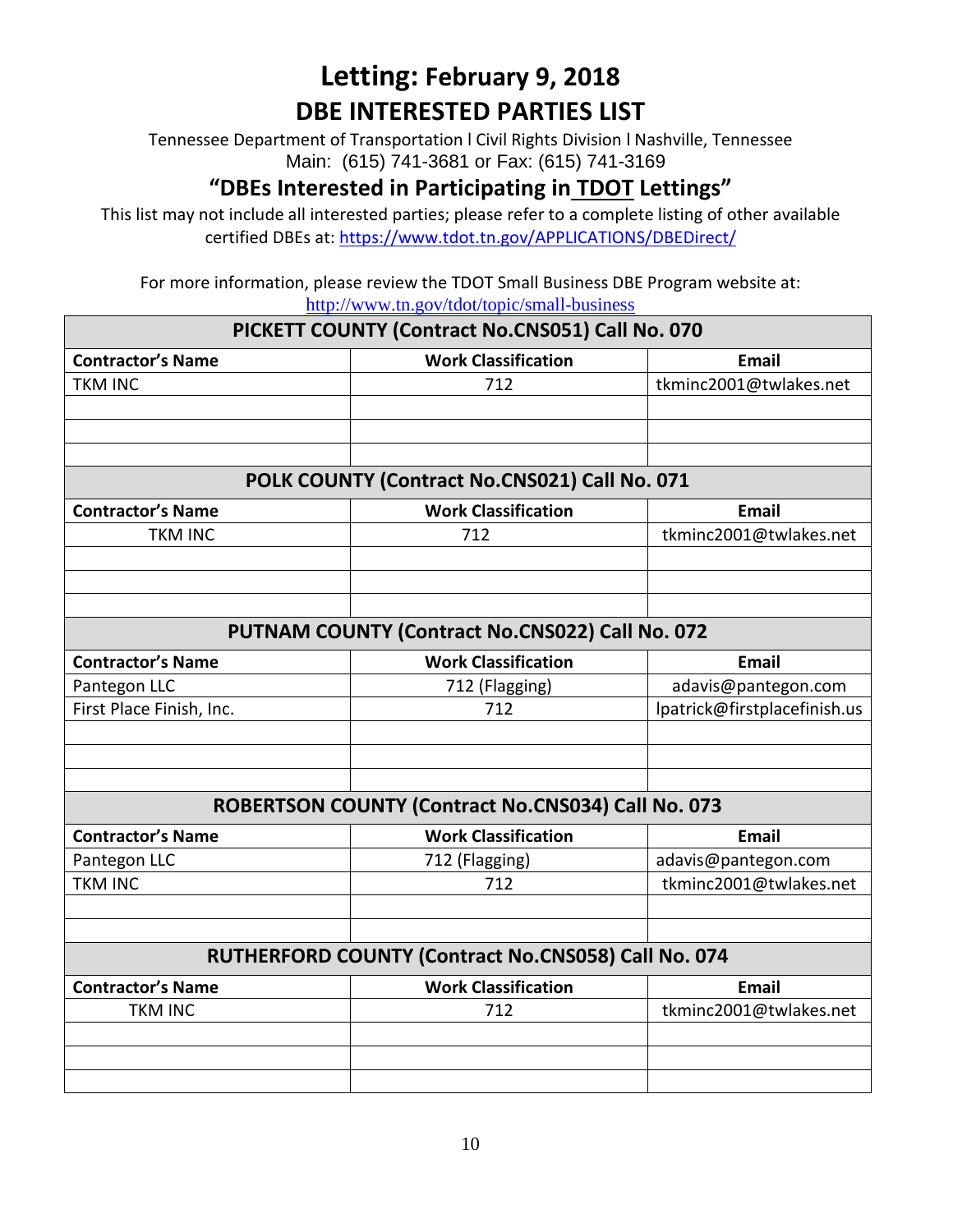Tennessee Department of Transportation l Civil Rights Division l Nashville, Tennessee Main: (615) 741-3681 or Fax: (615) 741-3169

### **"DBEs Interested in Participating in TDOT Lettings"**

This list may not include all interested parties; please refer to a complete listing of other available certified DBEs at:<https://www.tdot.tn.gov/APPLICATIONS/DBEDirect/>

| RUTHERFORD COUNTY (Contract No.CNS050) Call No. 075 |                                                        |                              |
|-----------------------------------------------------|--------------------------------------------------------|------------------------------|
| <b>Contractor's Name</b>                            | <b>Work Classification</b>                             | Email                        |
| <b>TKM INC</b>                                      | 712                                                    | tkminc2001@twlakes.net       |
|                                                     |                                                        |                              |
|                                                     |                                                        |                              |
|                                                     |                                                        |                              |
|                                                     | <b>SCOTT COUNTY (Contract No.CNS064) Call No. 076</b>  |                              |
| <b>Contractor's Name</b>                            | <b>Work Classification</b>                             | <b>Email</b>                 |
| First Place Finish, Inc.                            | 712                                                    | lpatrick@firstplacefinish.us |
| <b>TKM INC</b>                                      | 712                                                    | tkminc2001@twlakes.net       |
|                                                     |                                                        |                              |
|                                                     |                                                        |                              |
|                                                     | SEVIER COUNTY (Contract No.CNS061) Call No. 077        |                              |
| <b>Contractor's Name</b>                            | <b>Work Classification</b>                             | Email                        |
| Roadway Solutions, LLC                              | 705                                                    | Kristie@roadwaysolutions.net |
| First Place Finish, Inc.                            | 712, 713                                               | Lpatrick@firstplacefinish.us |
| <b>TKM INC</b>                                      | 712                                                    | tkminc2001@twlakes.net       |
|                                                     |                                                        |                              |
|                                                     | <b>SHELBY COUNTY (Contract No.CNS074) Call No. 078</b> |                              |
| <b>Contractor's Name</b>                            | <b>Work Classification</b>                             | <b>Email</b>                 |
|                                                     |                                                        |                              |
|                                                     |                                                        |                              |
|                                                     |                                                        |                              |
|                                                     |                                                        |                              |
| VAN BUREN COUNTY (Contract No.CNS008) Call No. 083  |                                                        |                              |
| <b>Contractor's Name</b>                            | <b>Work Classification</b>                             | <b>Email</b>                 |
| <b>TKM INC</b>                                      | 712                                                    | tkminc2001@twlakes.net       |
|                                                     |                                                        |                              |
|                                                     |                                                        |                              |
|                                                     |                                                        |                              |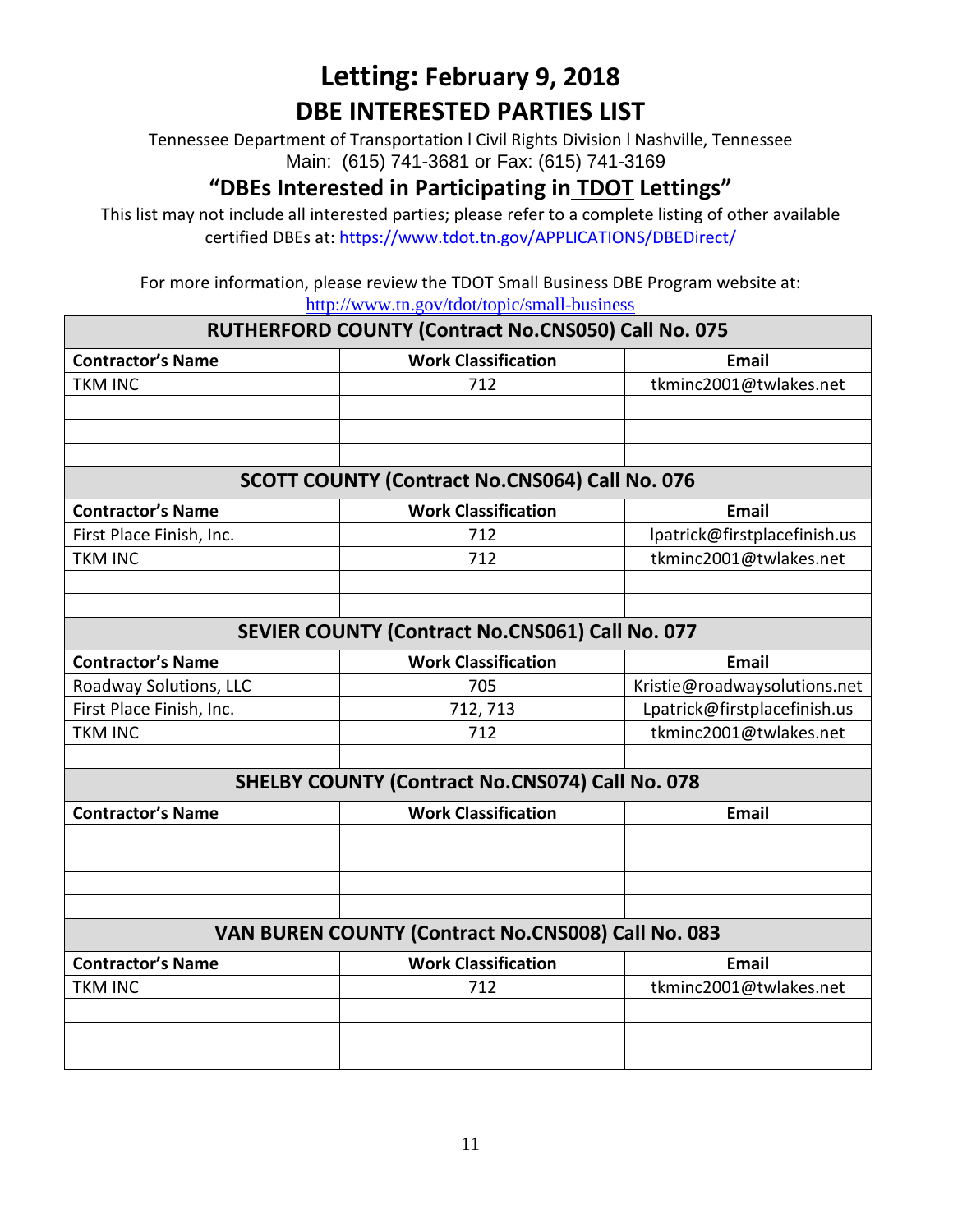Tennessee Department of Transportation l Civil Rights Division l Nashville, Tennessee Main: (615) 741-3681 or Fax: (615) 741-3169

#### **"DBEs Interested in Participating in TDOT Lettings"**

This list may not include all interested parties; please refer to a complete listing of other available certified DBEs at:<https://www.tdot.tn.gov/APPLICATIONS/DBEDirect/>

For more information, please review the TDOT Small Business DBE Program website at: <http://www.tn.gov/tdot/topic/small-business>

#### **WASHINGTON COUNTY (Contract No.CNS059) Call No. 084**

| <b>Contractor's Name</b>                            | <b>Work Classification</b> | Email                        |  |
|-----------------------------------------------------|----------------------------|------------------------------|--|
| Roadway Solutions, LLC                              | 705                        | Kristie@roadwaysolutions.net |  |
| <b>TKM INC</b>                                      | 712                        | tkminc2001@twlakes.net       |  |
|                                                     |                            |                              |  |
|                                                     |                            |                              |  |
| WILLIAMSON COUNTY (Contract No.CNS005) Call No. 086 |                            |                              |  |
| <b>Contractor's Name</b>                            | <b>Work Classification</b> | Email                        |  |
| <b>TKM INC</b>                                      | 209, 712                   | tkminc2001@twlakes.net       |  |
|                                                     |                            |                              |  |
|                                                     |                            |                              |  |
|                                                     |                            |                              |  |